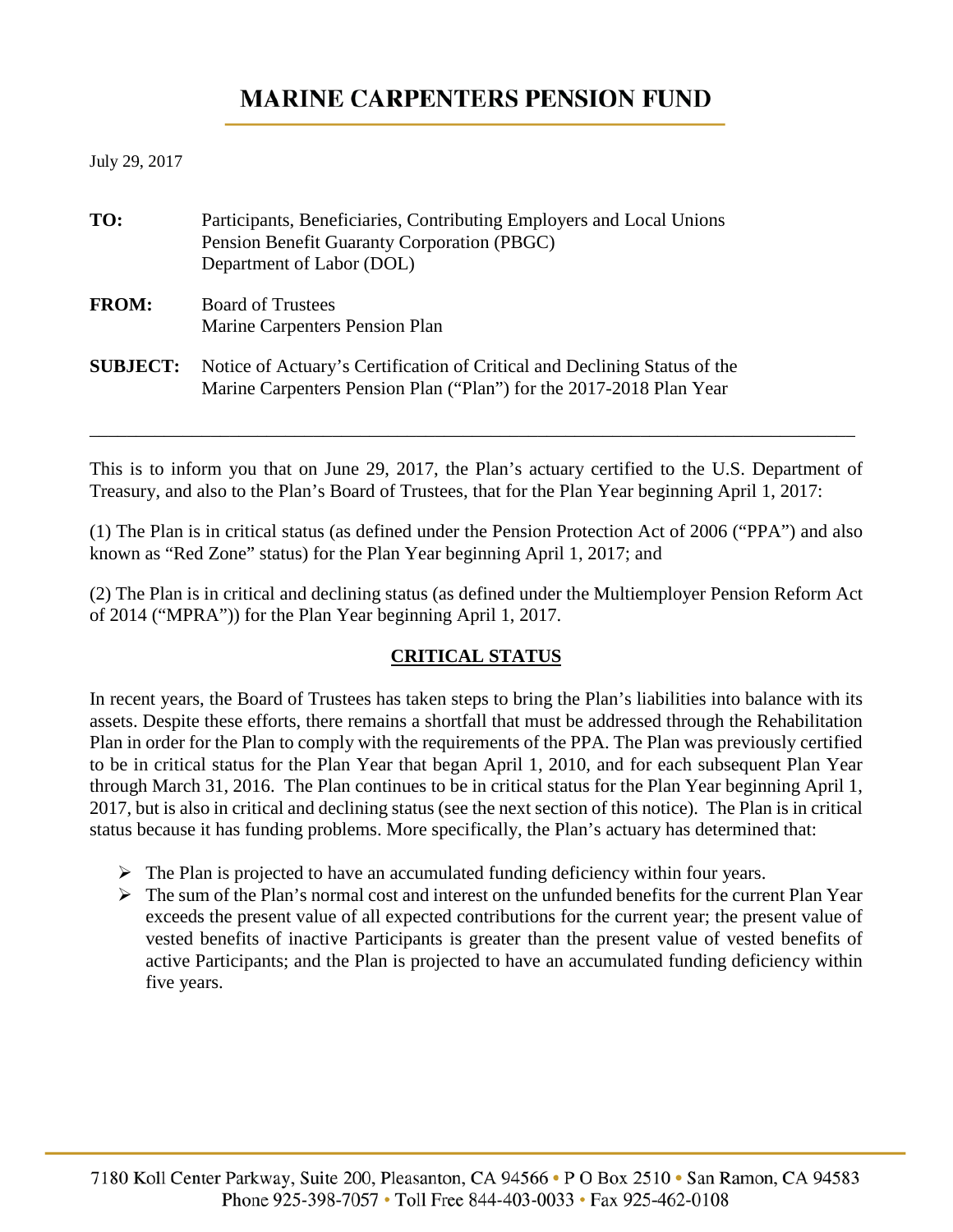# **CRITICAL AND DECLINING STATUS**

For the Plan Year beginning April 1, 2017, the Plan's actuary certified the Plan as being in critical and declining status due to the following reasons. Note that any single reason, among those shown below, is by itself sufficient to result in the Plan being certified as being in critical and declining status.

- $\triangleright$  The Plan is in critical status, AND the Plan is projected to be insolvent within 15 years.
- $\triangleright$  Plan is in critical status, AND the ratio of its inactive participants to active participants is at least 2 to 1, AND the Plan is projected to be insolvent within 20 years.
- $\triangleright$  The Plan is in critical status, AND the funded percentage is less than 80%, AND the Plan is projected to be insolvent within 20 years.

The Plan Year beginning April 1, 2017, is the second Plan Year for which the Plan's actuary has certified the Plan as being in critical and declining status. The Plan Year beginning April 1, 2016 was the initial Plan Year for which the Plan's actuary certified the Plan as being in critical and declining status.

# **REHABILITATION PLAN**

Federal law requires pension plans in critical status to adopt a rehabilitation plan aimed at restoring the financial health of the Plan. The law permits pension plans in the red zone to reduce or even eliminate benefits called "adjustable benefits" as part of a rehabilitation plan. On December 21, 2010, you were notified that the Plan reduced or eliminated certain adjustable benefits. In addition, please be aware that effective with the date that you were notified of the Plan's critical status, the Plan is not permitted to pay benefits under any payment form in excess of the monthly amount paid under a single lifetime annuity while the Plan is in critical status. If the Trustees of the Plan determine that further benefit reductions are necessary, you will receive a separate notice in the future identifying and explaining the effect of those reductions. Any reduction of adjustable benefits will not reduce the level of a Participant's basic benefit payable at Normal Retirement Age. In addition, the reductions may only apply to Participants and beneficiaries whose benefit commencement date is on or after July 29, 2010.

## **ADJUSTABLE BENEFITS**

When the Plan was initially certified to be in critical status for the April 1, 2010 Plan Year, you were informed that the following adjustable benefits could be reduced or eliminated as part of some of the Schedules to a Rehabilitation Plan adopted by the Board of Trustees:

- Any early retirement-type subsidy for Early Retirement Pensions first commencing on or after July 29, 2010.
- Disability Benefit (if not already in pay status)
- 50% and 75% Husband-and-Wife Pension formula subsidy and "reversionary" or "pop-up" feature.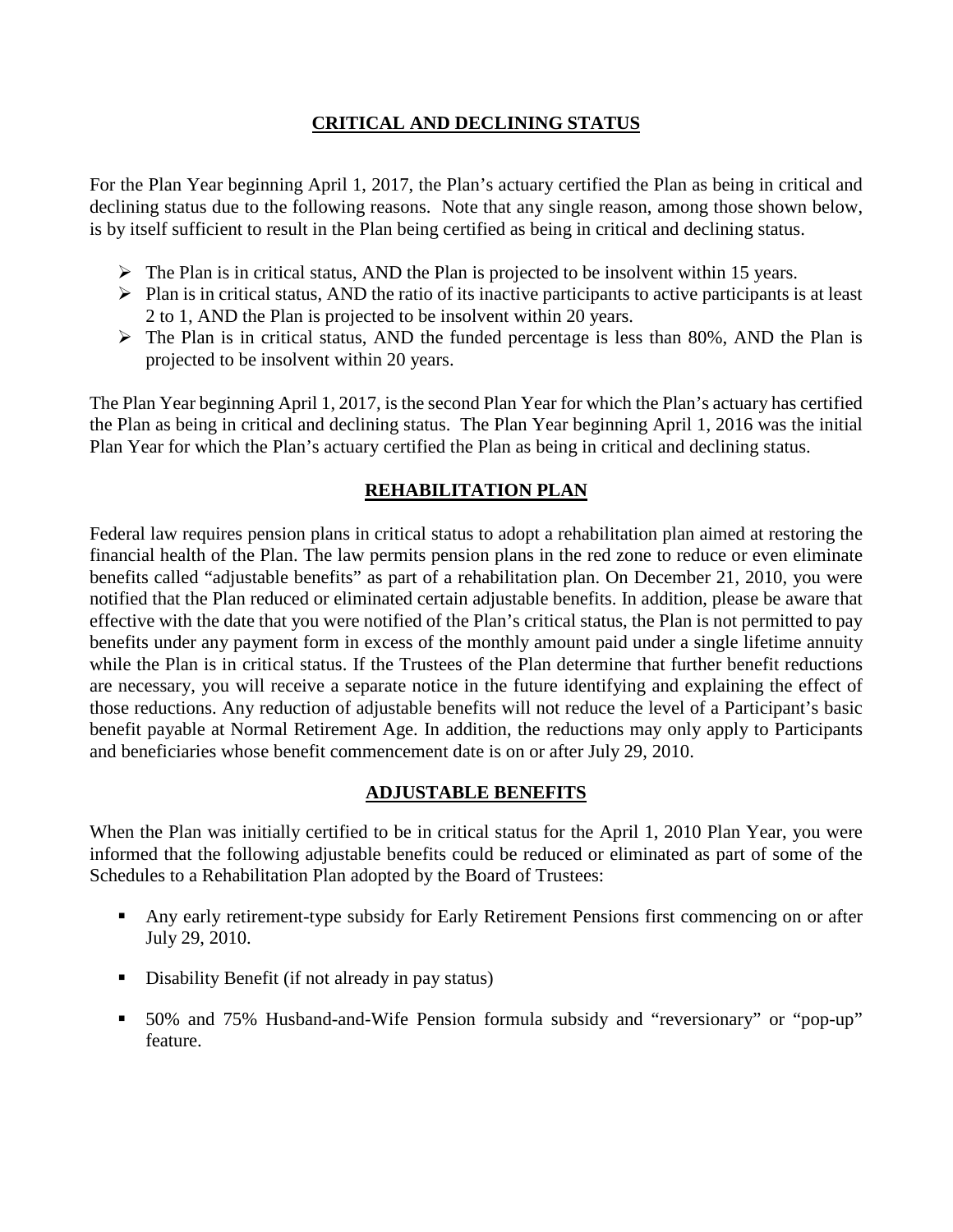- Optional Death Benefit consisting of 36 monthly payment of the Participant's accrued benefit to surviving spouse or, if no spouse, monthly payments divided among surviving dependent children until their attainment of age 19)
- **Pensioner's Three-Year Guarantee of Benefits providing for remaining payments during the** guarantee period to the Participant's surviving Spouse.
- Additional Death Benefit Payments to Surviving Spouse of Pensioner providing two extra payments to surviving spouse of a Pensioner who received 36 or more monthly payments prior to death

On November 12, 2010, the Board of Trustees adopted a Rehabilitation Plan and you were informed of the specific benefits that were subject to reduction or elimination under certain Schedules to the Rehabilitation Plan. The Rehabilitation Plan was distributed to Plan Participants, Contributing Employers and Local Unions on December 21, 2010. Upon the expiration date of each individual Collective Bargaining Agreement in effect on December 21, 2010, Local Unions and Contributing Employers are required to negotiate new Collective Bargaining Agreements whose terms conform to one of the two Alternative Schedules or the Default Schedule. If a bargaining group does not reach agreement on a Contribution rate that conforms to one of the Schedules within 180 days following the expiration of the prior Collective Bargaining Agreement, the Default Schedule is required by law to be automatically imposed on them by the Trustees. Nothing prevents the Contributing Employer and Local Union from agreeing to and implementing a Schedule earlier than the expiration date of a current Collective Bargaining Agreement. Over time, required updates to the Rehabilitation Plan may require further increases in contributions and/or the further reduction or elimination of adjustable benefits. You will be notified of any such actions taken by the Board of Trustees.

The Rehabilitation Plan has been updated at various times to reflect the necessary contribution levels. None of these required further changes in benefits*.* 

# **CRITICAL AND DECLINING STATUS – POSSIBLE ACTIONS: BENEFIT SUSPENSIONS AND PARTITION**

Under MPRA, a plan that has been certified to be in critical and declining status and is projected to become insolvent may be able to adopt certain reductions to accrued benefits ("benefit suspensions"), subject to various requirements and limitations, if the plan has taken all other reasonable measures to avoid insolvency and the benefit suspensions are projected to prevent insolvency. Generally, in order for the plan sponsor of a critical and declining status plan to adopt any accrued benefit reductions, those reductions must be approved by the Department of the Treasury ("Treasury") in consultation with the Department of Labor ("DOL") and the Pension Benefit Guaranty Corporation ("PBGC"), and ratified by a vote of the plan's participants and beneficiaries.

Because this Plan is in critical and declining status for the 2017-2018 plan year, the plan sponsor is eligible to apply to the Treasury for approval of benefit suspensions. In the event an application is made to the Treasury for approval of benefit suspensions, the plan must concurrently provide a notice to participants, beneficiaries, contributing employers and participating unions, containing information